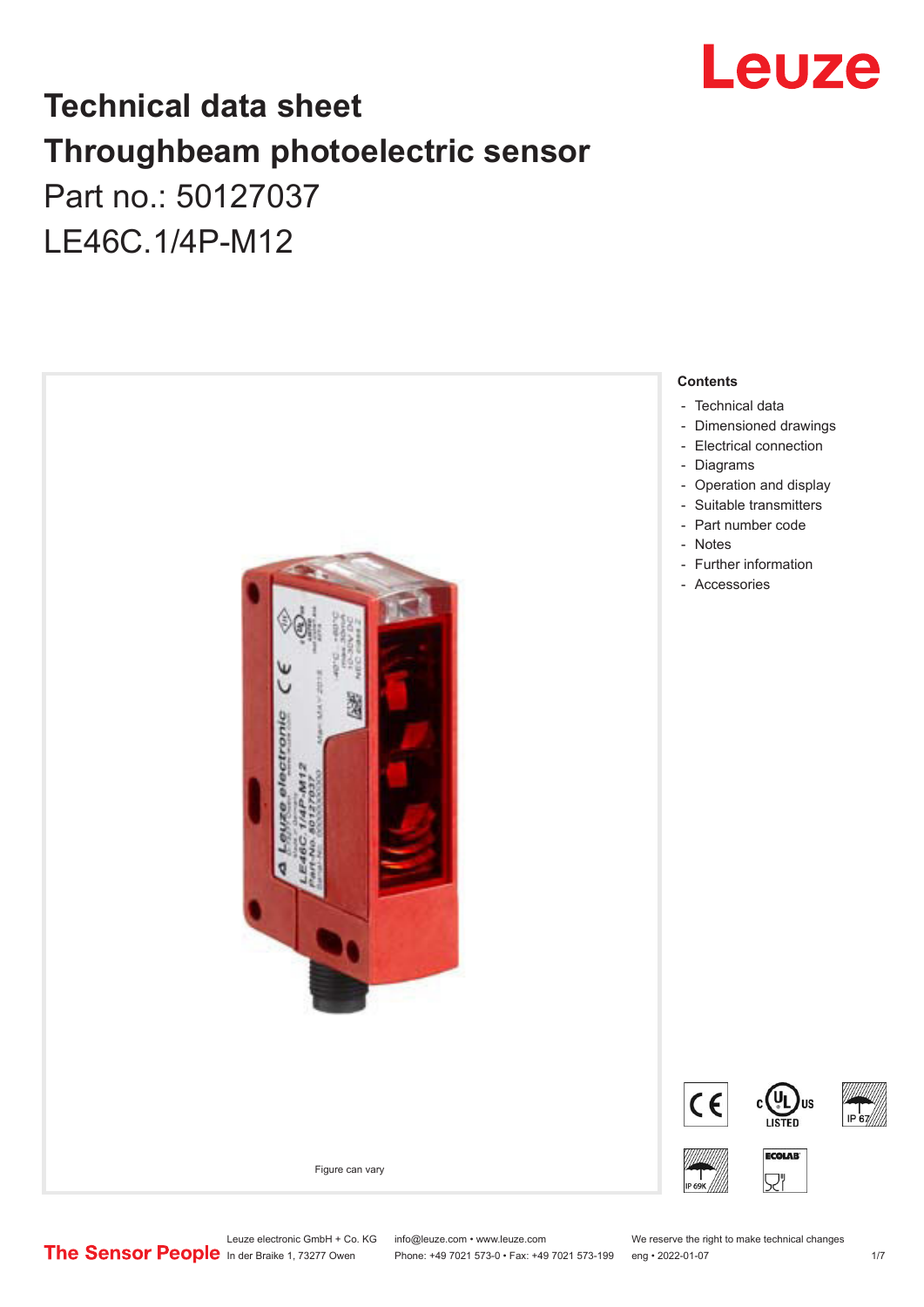## <span id="page-1-0"></span>**Technical data**

# Leuze

#### **Basic data**

**Series** 46C **Operating principle** Throughbeam principle **Device type** Receiver

#### **Optical data Operating range** Guaranteed operating range

**Operating range** 0.5 ... 120 m **Operating range limit** Typical operating range **Operating range limit** 0 ... 150 m

#### **Electrical data**

**Perfor Supply Residu** 

**Protective circuit** Polarity reversal protection Short circuit protected Transient protection

| Performance data              |                                     |
|-------------------------------|-------------------------------------|
| Supply voltage U <sub>B</sub> | 10  30 V, DC, Incl. residual ripple |
| <b>Residual ripple</b>        | $0 15 \%$ , From $U_{p}$            |
| <b>Open-circuit current</b>   | $020$ mA                            |
|                               |                                     |

#### **Outputs**

**Number of digital switching outputs** 2 Piece(s)

| <b>Switching outputs</b>  |                               |
|---------------------------|-------------------------------|
| <b>Voltage type</b>       | DC.                           |
| Switching current, max.   | 100 mA                        |
| <b>Switching voltage</b>  | high: $\geq (U_{\rm B} - 2V)$ |
|                           | Low: $\leq$ 2V                |
| <b>Switching output 1</b> |                               |

| <b>Assignment</b>          | Connection 1, pin 4 |
|----------------------------|---------------------|
| <b>Switching element</b>   | Transistor, PNP     |
| <b>Switching principle</b> | Light switching     |
|                            |                     |
| <b>Switching output 2</b>  |                     |

**Assignment** Connection 1, pin 2 **Switching element** Transistor, PNP **Switching principle** Dark switching

#### **Timing**

| <b>Switching frequency</b> | 500 Hz        |
|----------------------------|---------------|
| Response time              | 1 $\text{ms}$ |
| <b>Readiness delay</b>     | 300 ms        |

#### **Connection**

| <b>Connection 1</b>       |                 |
|---------------------------|-----------------|
| <b>Function</b>           | Signal OUT      |
|                           | Voltage supply  |
| <b>Type of connection</b> | Connector       |
| <b>Thread size</b>        | M <sub>12</sub> |
| <b>Type</b>               | Male            |
| <b>Material</b>           | Plastic         |
| No. of pins               | 4-pin           |
| <b>Encoding</b>           | A-coded         |

#### **Mechanical data**

| Dimension (W x H x L)              | 20.5 mm x 76.3 mm x 44 mm    |
|------------------------------------|------------------------------|
| <b>Housing material</b>            | Plastic                      |
| <b>Plastic housing</b>             | PC-PBT                       |
| Lens cover material                | Plastic / PMMA               |
| Net weight                         | 60 q                         |
| <b>Housing color</b>               | Red                          |
| <b>Type of fastening</b>           | Through-hole mounting        |
|                                    | Via optional mounting device |
| <b>Compatibility of materials</b>  | <b>ECOLAB</b>                |
|                                    |                              |
| <b>Operation and display</b>       |                              |
| Type of display                    | LED                          |
| <b>Number of LEDs</b>              | 3 Piece(s)                   |
| <b>Operational controls</b>        | 270° potentiometer           |
|                                    |                              |
| <b>Environmental data</b>          |                              |
| Ambient temperature, operation     | $-4060 °C$                   |
|                                    | $-40$ 70 °C                  |
| Ambient temperature, storage       |                              |
|                                    |                              |
| <b>Certifications</b>              |                              |
| Degree of protection               | IP 67                        |
|                                    | <b>IP 69K</b>                |
| <b>Protection class</b>            | III                          |
| <b>Certifications</b>              | c UL US                      |
| <b>Standards applied</b>           | IEC 60947-5-2                |
|                                    |                              |
| <b>Classification</b>              |                              |
| <b>Customs tariff number</b>       | 85365019                     |
| eCl@ss 5.1.4                       | 27270901                     |
| eCl@ss 8.0                         | 27270901                     |
| eCl@ss 9.0                         | 27270901                     |
| eCl@ss 10.0                        | 27270901                     |
| eCl@ss 11.0                        | 27270901                     |
| <b>ETIM 5.0</b>                    | EC002716                     |
| <b>ETIM 6.0</b><br><b>ETIM 7.0</b> | EC002716<br>EC002716         |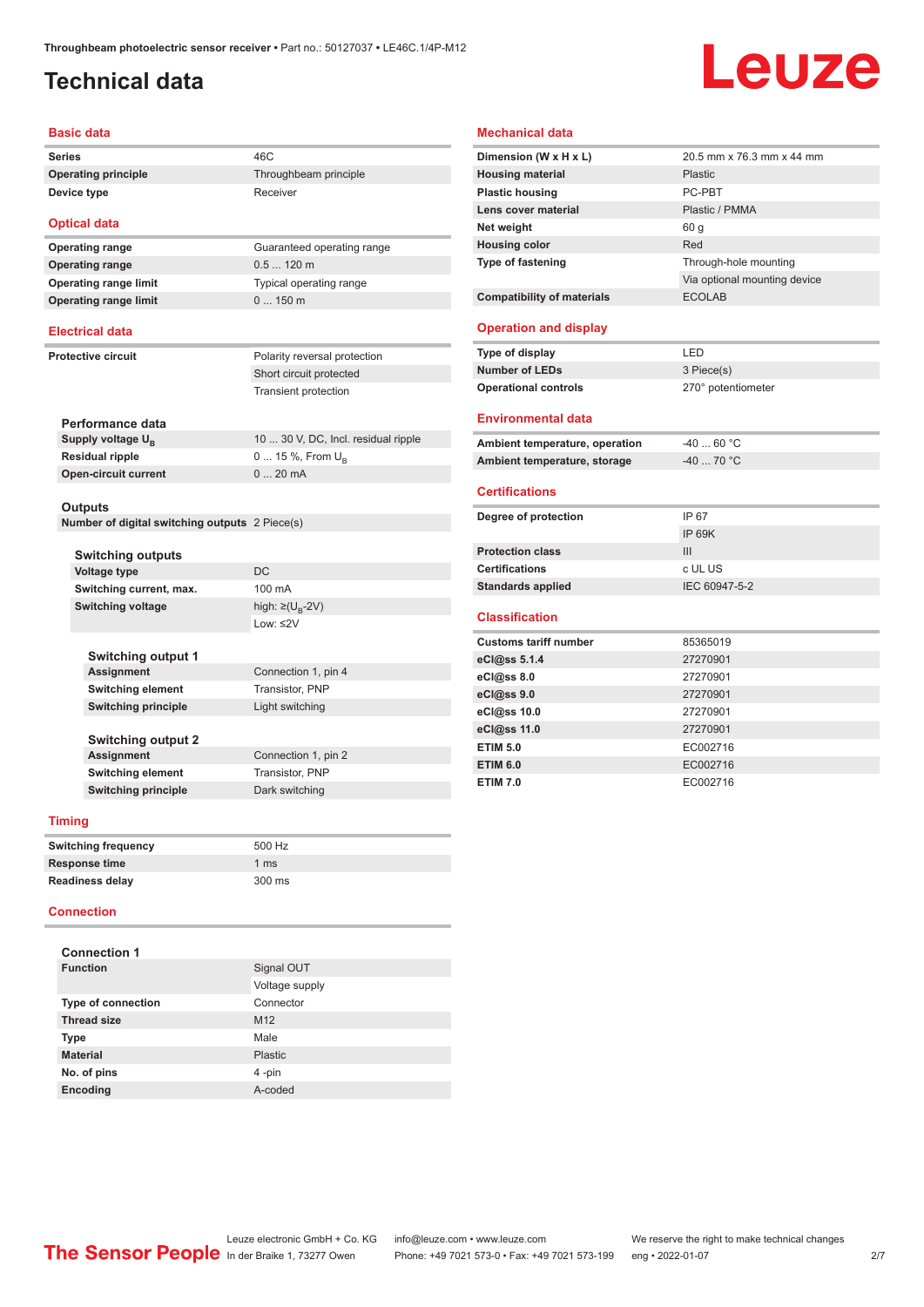## <span id="page-2-0"></span>**Dimensioned drawings**



All dimensions in millimeters



**Electrical connection Connection 1**

| <b>Function</b>    | Signal OUT<br>Voltage supply |
|--------------------|------------------------------|
| Type of connection | Connector                    |
| <b>Thread size</b> | M12                          |
| <b>Type</b>        | Male                         |
| <b>Material</b>    | Plastic                      |
| No. of pins        | 4-pin                        |
| Encoding           | A-coded                      |

#### **Pin Pin assignment 1** V+ **2** OUT 2 **3** GND **4** OUT 1

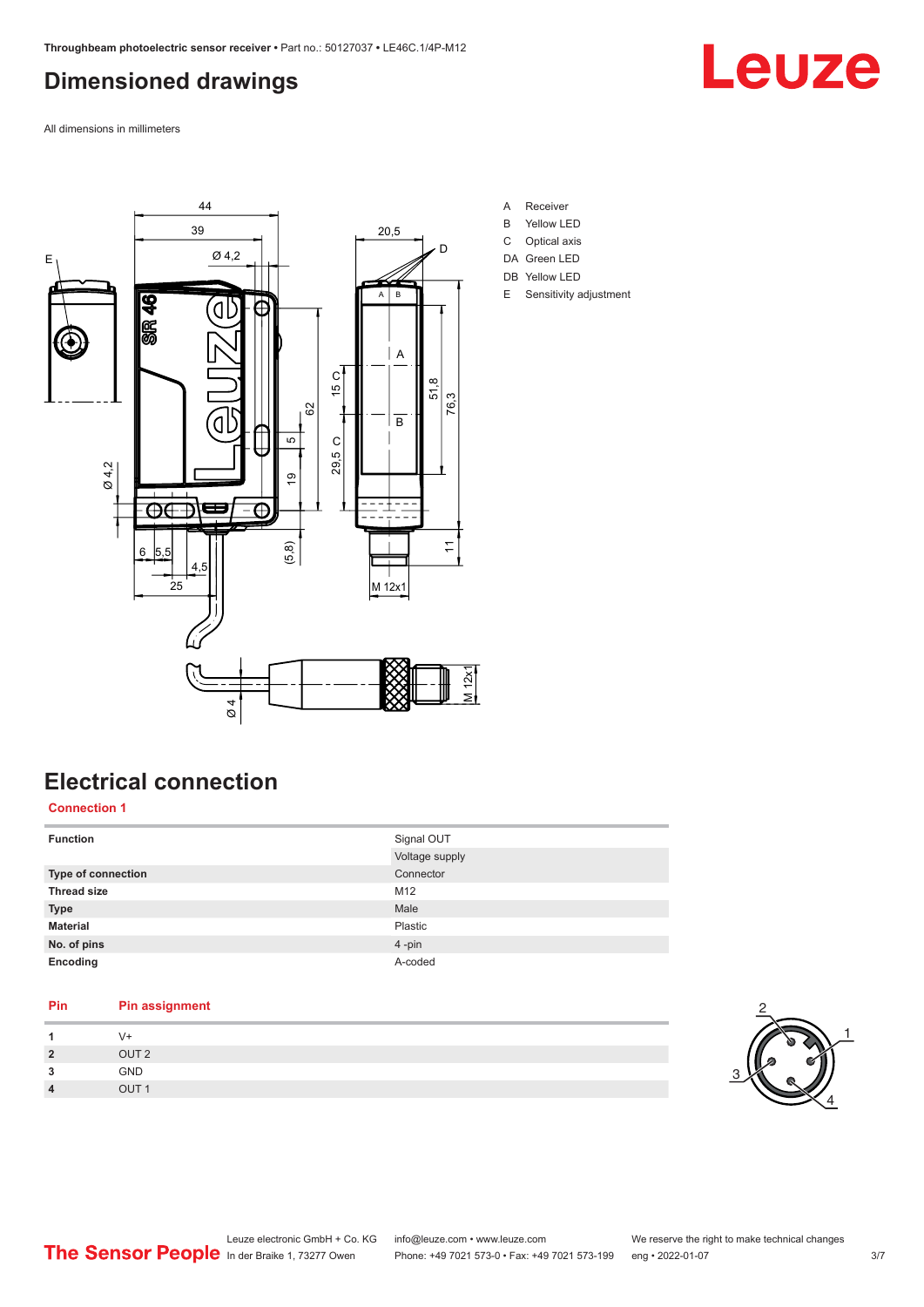### <span id="page-3-0"></span>**Diagrams**

## **Leuze**

Typ. response behavior



## **Operation and display**

| <b>LED</b>     | Display                                                        | <b>Meaning</b>                            |
|----------------|----------------------------------------------------------------|-------------------------------------------|
|                | Green, continuous light                                        | Operational readiness                     |
| $\overline{2}$ | Yellow, continuous light                                       | Light path free                           |
|                | Yellow, flashing                                               | No function reserve                       |
| 3              | Yellow, continuous light (alignment display behind lens cover) | Light path free                           |
|                | Yellow, flashing (alignment display behind lens cover)         | Light path free, minimum function reserve |

## **Suitable transmitters**

| Part no. | <b>Designation</b> | <b>Article</b>                                     | <b>Description</b>                                                                                                                                                  |
|----------|--------------------|----------------------------------------------------|---------------------------------------------------------------------------------------------------------------------------------------------------------------------|
| 50127042 | LS46C-M12          | Throughbeam<br>photoelectric sensor<br>transmitter | Operating range limit: 0  150 m<br>Light source: LED, Red<br>Supply voltage: DC<br>Connection: Connector, M12, Plastic, 4-pin                                       |
| 50127045 | LS46C.8-M12        | Throughbeam<br>photoelectric sensor<br>transmitter | Special version: Activation input<br>Operating range limit: 0  150 m<br>Light source: LED, Red<br>Supply voltage: DC<br>Connection: Connector, M12, Plastic, 4 -pin |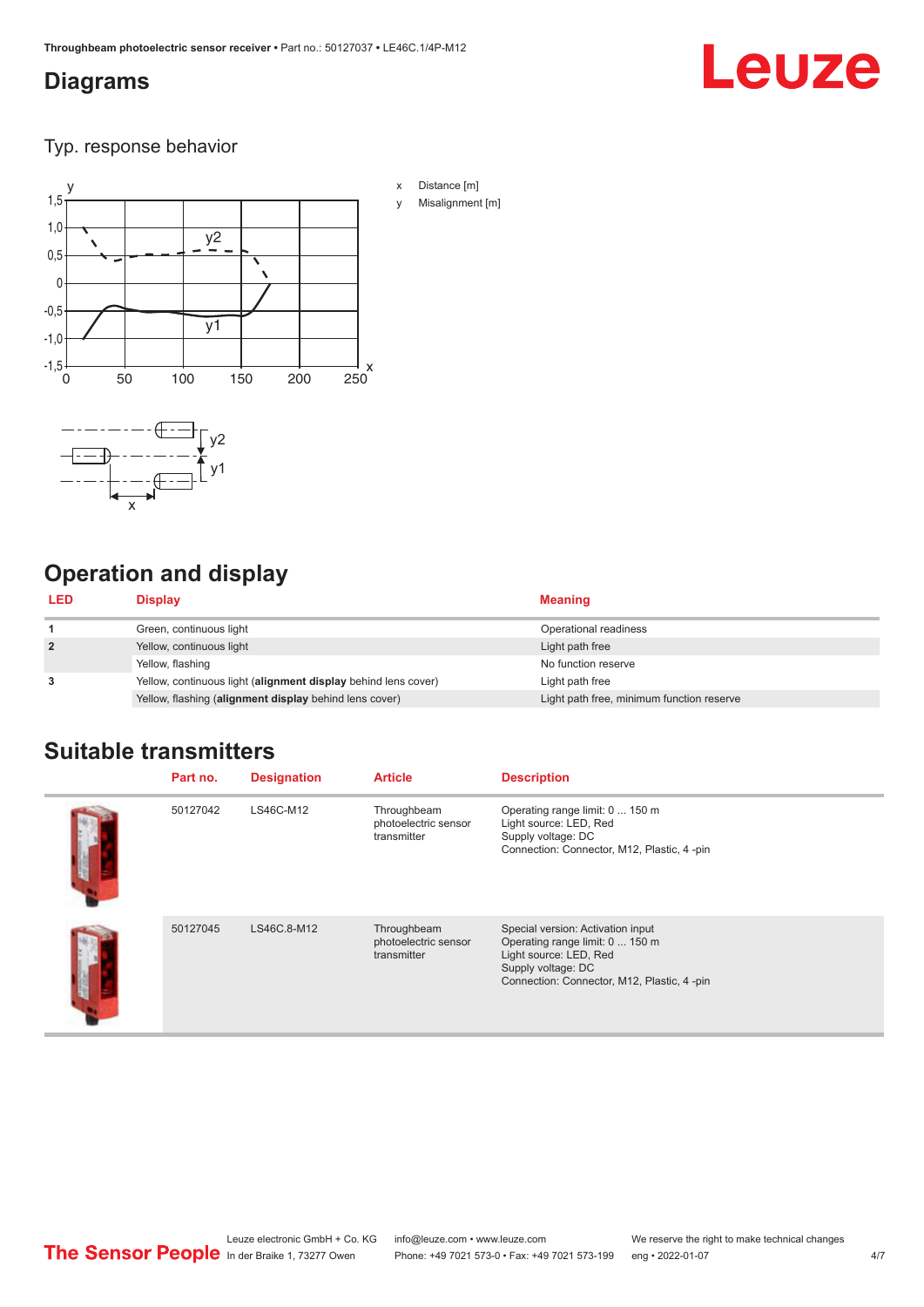### <span id="page-4-0"></span>**Part number code**



Part designation: **AAA46C d EE-f.GG H/i J-K**

| AAA46C | Operating principle / construction<br>HT46C: Diffuse reflection sensor with background suppression<br>LS46C: Throughbeam photoelectric sensor transmitter<br>LE46C: Throughbeam photoelectric sensor receiver<br>PRK46C: Retro-reflective photoelectric sensor with polarization filter<br>RK46C: Retro-reflective photoelectric sensor                                                                                                                                                                                                                                                                                                                                                        |
|--------|------------------------------------------------------------------------------------------------------------------------------------------------------------------------------------------------------------------------------------------------------------------------------------------------------------------------------------------------------------------------------------------------------------------------------------------------------------------------------------------------------------------------------------------------------------------------------------------------------------------------------------------------------------------------------------------------|
| d      | Light type<br>n/a: red light<br>I: infrared light                                                                                                                                                                                                                                                                                                                                                                                                                                                                                                                                                                                                                                              |
| EE     | Light source<br>n/a: LED<br>L1: laser class 1<br>L <sub>2</sub> : laser class 2                                                                                                                                                                                                                                                                                                                                                                                                                                                                                                                                                                                                                |
| f      | Preset range (optional)<br>n/a: operating range acc. to data sheet<br>xxxF: Preset range [mm]                                                                                                                                                                                                                                                                                                                                                                                                                                                                                                                                                                                                  |
| GG     | Equipment<br>n/a: standard<br>1: 270° potentiometer<br>8: activation input (activation with high signal)<br>01: diffuse reflection sensor with background suppression (HT): HG tape (HighGain tape) is not detected from a distance of 900 mm with a set<br>operating range of $\leq$ 450 mm (diffuse reflection: 6%, black)<br>D: Depolarizing media<br>E: Diffuse reflection sensor with background suppression (HT): optimized for dusty environments<br>SL: Diffuse reflection sensor with background suppression (HT): slit diaphragm 25 mm x 3 mm<br>P: throughbeam photoelectric sensor receiver (LE): edge filter for parallel operation<br>L: Light-band<br>XL: Extra long light spot |
| н      | Operating range adjustment & version<br>n/a with diffuse reflection sensor with background suppression (HT): range adjustment via mechanical adjusting spindle<br>n/a with retro-reflective photoelectric sensors (PRK): operating range not adjustable<br>1: retro-reflective photoelectric sensors (PRK/RK): sensitivity adjustment via potentiometer<br>3: teach-in via button<br>P2: resolution 2 mm                                                                                                                                                                                                                                                                                       |
| j.     | Switching output/function OUT 1/IN: Pin 4 or black conductor<br>2: NPN transistor output, light switching<br>N: NPN transistor output, dark switching<br>4: PNP transistor output, light switching<br>P: PNP transistor output, dark switching<br>L: IO-Link                                                                                                                                                                                                                                                                                                                                                                                                                                   |
| J      | Switching output / function OUT 2/IN: pin 2 or white conductor<br>2: NPN transistor output, light switching<br>N: NPN transistor output, dark switching<br>4: PNP transistor output, light switching<br>P: PNP transistor output, dark switching<br>8: activation input (activation with high signal)<br>9: deactivation input (deactivation with high signal)<br>W: warning output<br>X: pin not used                                                                                                                                                                                                                                                                                         |
| κ      | <b>Electrical connection</b><br>n/a: cable, standard length 2000 mm, 4-wire<br>200-M12: cable, length 200 mm with M12 connector, 4-pin, axial (plug)<br>M12: M12 connector, 4-pin (plug)<br>500-M12: cable, length 500 mm with M12 connector, 4-pin, axial (plug)<br>1000-M12: cable, length 1000 mm with M12 connector, 4-pin, axial (plug)                                                                                                                                                                                                                                                                                                                                                   |
|        | <b>Note</b>                                                                                                                                                                                                                                                                                                                                                                                                                                                                                                                                                                                                                                                                                    |
|        | $\&$ A list with all available device types can be found on the Leuze website at www.leuze.com.                                                                                                                                                                                                                                                                                                                                                                                                                                                                                                                                                                                                |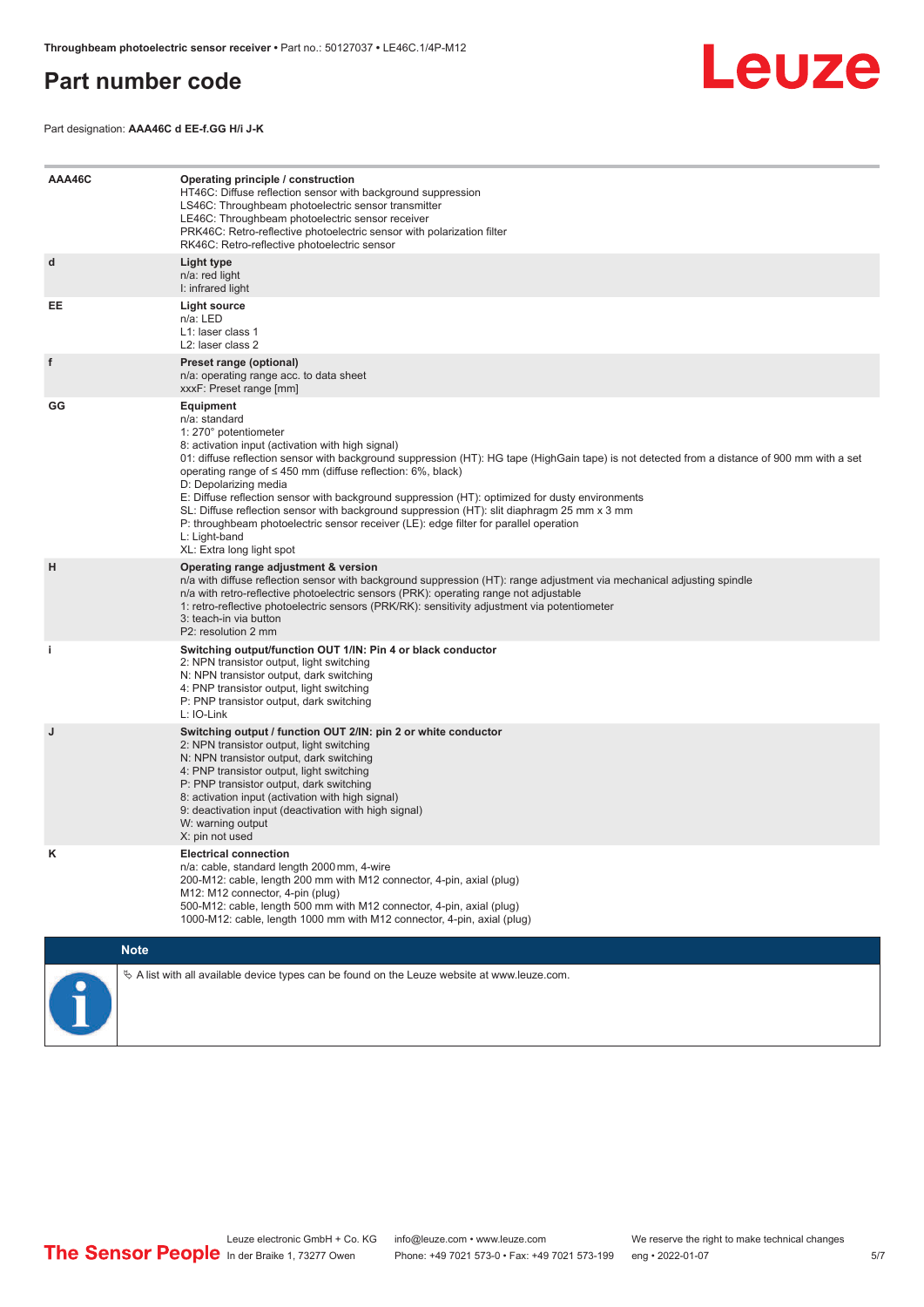### <span id="page-5-0"></span>**Notes**



#### **Observe intended use!**

 $\%$  This product is not a safety sensor and is not intended as personnel protection.

 $\ddot{\phi}$  The product may only be put into operation by competent persons.

 $\%$  Only use the product in accordance with its intended use.

#### **For UL applications:**

ª For UL applications, use is only permitted in Class 2 circuits in accordance with the NEC (National Electric Code).

ª These proximity switches shall be used with UL Listed Cable assemblies rated 30V, 0.5A min, in the field installation, or equivalent (categories: CYJV/ CYJV7 or PVVA/PVVA7)

## **Further information**

• Response time: For short decay times, an ohmic load of approx. 5 kOhm is recommended

#### **Accessories**

### Connection technology - Connection cables

|  | Part no. | <b>Designation</b>     | <b>Article</b>   | <b>Description</b>                                                                                     |
|--|----------|------------------------|------------------|--------------------------------------------------------------------------------------------------------|
|  | 50130652 | KD U-M12-4A-V1-<br>050 | Connection cable | Connection 1: Connector, M12, Axial, Female, A-coded, 4-pin<br>Connection 2: Open end                  |
|  |          |                        |                  | Shielded: No<br>Cable length: 5,000 mm<br>Sheathing material: PVC                                      |
|  | 50130690 | KD U-M12-4W-V1-<br>050 | Connection cable | Connection 1: Connector, M12, Angled, Female, A-coded, 4-pin<br>Connection 2: Open end<br>Shielded: No |
|  |          |                        |                  | Cable length: 5,000 mm<br>Sheathing material: PVC                                                      |

## Mounting technology - Mounting brackets

|   | Part no. | <b>Designation</b> | <b>Article</b>  | <b>Description</b>                                                                                                                                                                       |
|---|----------|--------------------|-----------------|------------------------------------------------------------------------------------------------------------------------------------------------------------------------------------------|
| × | 50105315 | <b>BT 46</b>       | Mounting device | Design of mounting device: Angle, L-shape<br>Fastening, at system: Through-hole mounting<br>Mounting bracket, at device: Screw type<br>Type of mounting device: Rigid<br>Material: Metal |

Leuze